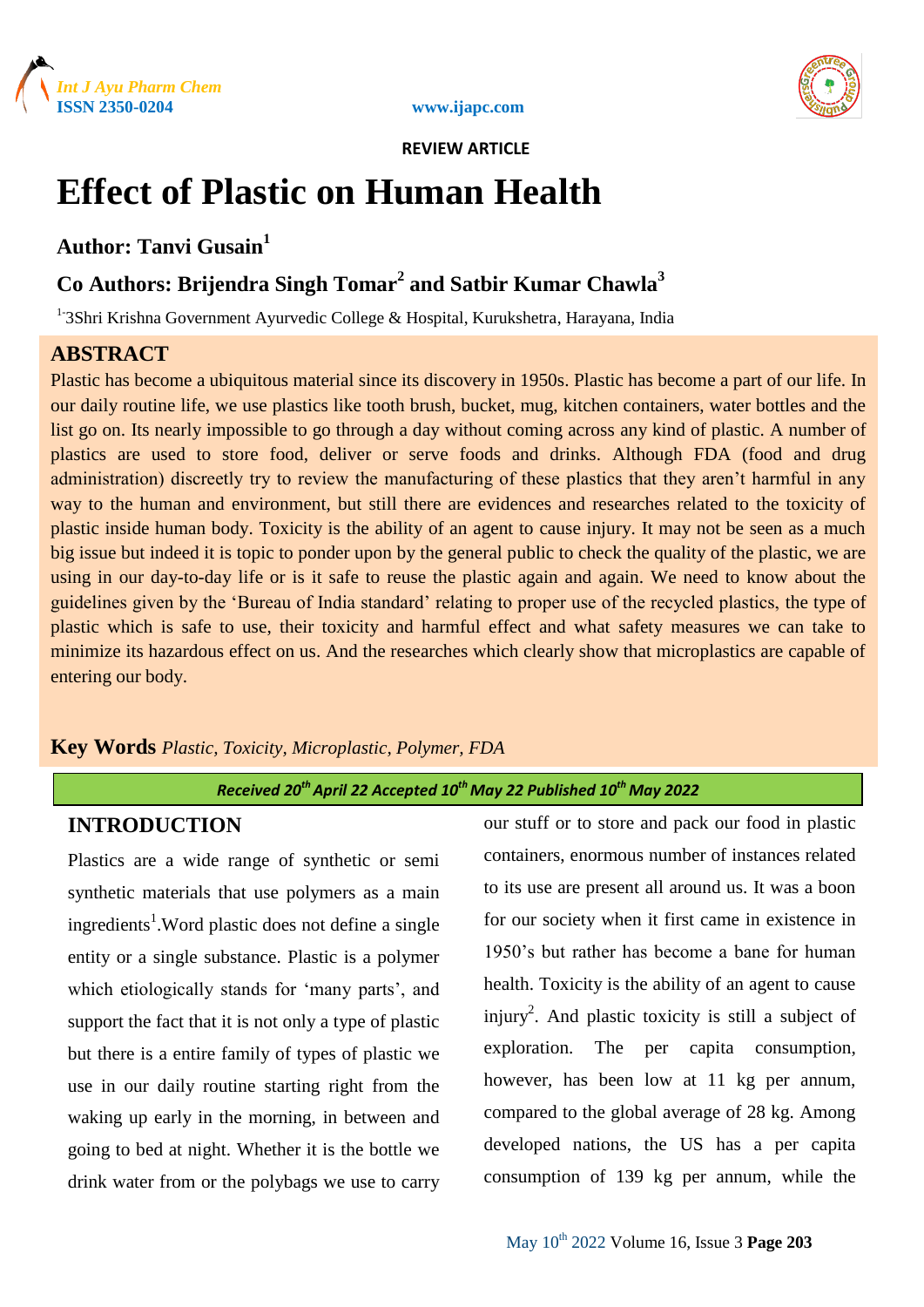

#### **ISSN 2350-0204 www.ijapc.com**



#### **REVIEW ARTICLE**

EU"s is 65 kg. What is alarming is that per capita consumption of plastic products in India is rising – it is expected to go up to 16-20 kg per annum by  $2025^3$ .

In fiscal year 2020, the production volume of performance of plastics across India was around 1.7 million metric tons<sup>4</sup>.

Even though it is one of the most used materials in daily life, its health impact on human health is insufficiently understood. We all are well acquainted with its use on daily use. But really not well aware of the toxic threat it poses because not many research studies are conducted.

Plastic is a versatile material. It is the main building block for making a variety of things, one of which is its use in the food packaging industry. They are so durable and light weight which makes their shipping easier. It helps to protect food from damage and deliver the food safely. It also helps to maintain the freshness of food. It is used in the packaging of food, beverages, water, processed food and many more.

It is used because of their resilience, cost effectiveness and easy availability. Based on the type of food material we are going to store in these plastics, they can be of different material combination and can be graded differently according to their use like polyethylene terephthalate (PET), polypropylene (PP), poly vinyl chloride (PVC), polystyrene (PS), etc.

While we are considering the human health effects of the plastic, its toxicity can be differentiated in two categories:

### PLASTIC TOXICITY EFFECTS

#### **Types of plastic grading**

In Indian Government plastic grading is stated in Indian standard: IS 14534: 1998 titled as "Guidelines for recycling of plastics" amended from time to time<sup>5</sup>. It is numbered from 1-7 inside a recycle sign near the bottom of bottles and containers. It also known as Resin Identification Coding System is explained below. *TYPE 1: PET (Polyethylene terephthalate)*

It is the most frequently used plastic used in disposable food and drink containers. It is commonly used packaging material for many

#### Plastic particles entering our body Chemical additives, & Plasticizers

food products, beverages like bottled water, carbonated soft drinks and fruit juices<sup>6</sup>. It's because of their inherent properties that it is well suited for lightweight, large capacity and shatter resistant containers<sup>7</sup>. Due to its rigidity and glass like transparency, it is widely used as food packaging material with identification of code $8$ .

This type 1 plastic is frequently used in packaging of food, soft drinks, single serve water, ketch up, vegetable oil bottles, fruit juices, jams, trays etc.

# May 10th 2022 Volume 16, Issue 3 **Page 204** *TYPE 2: HDPE (High density polyethylene)*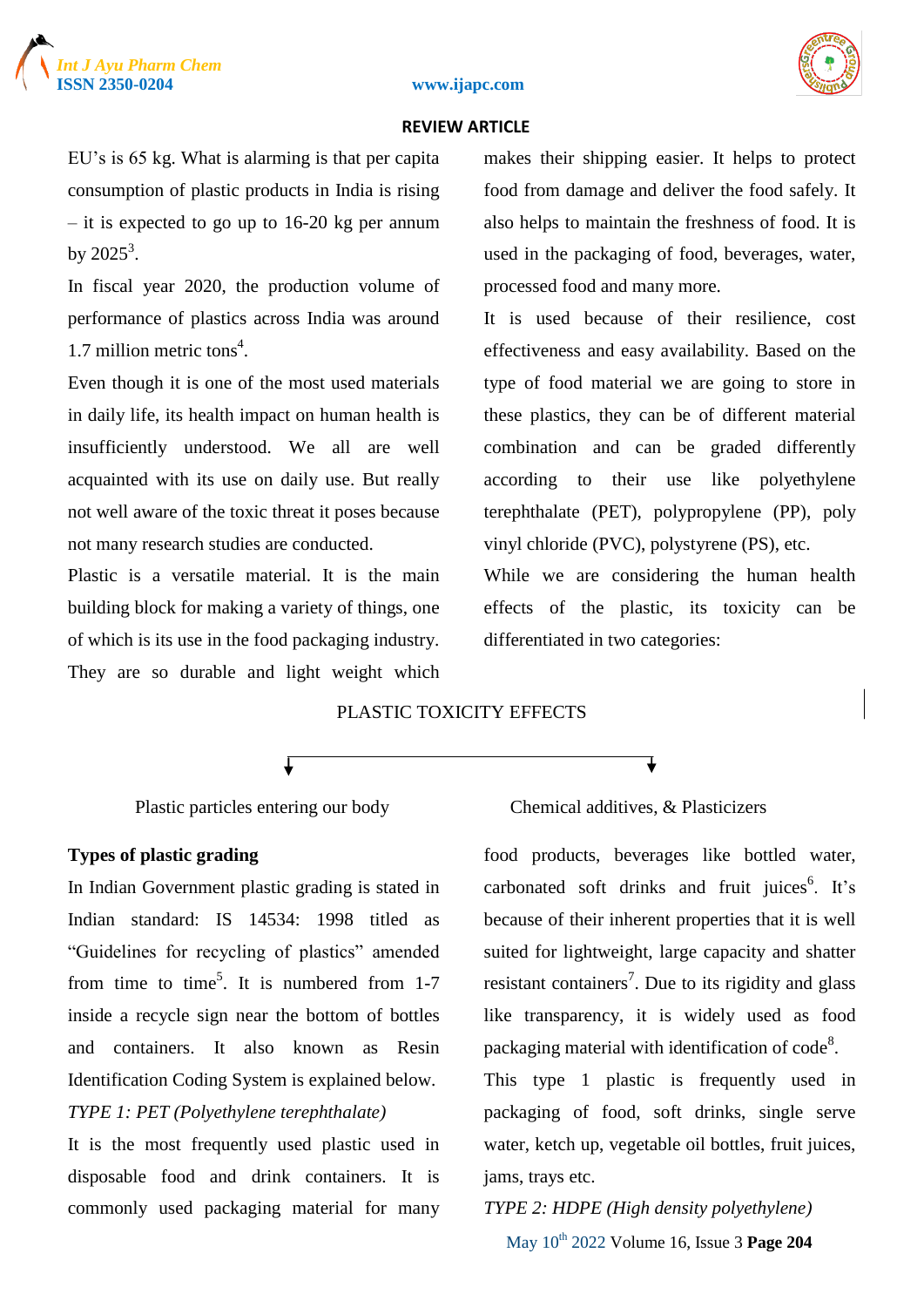





HDPE is one of the safest plastics. It is hard and opaque plastic that is light weight but also strong. It is generally used in packaging of juice, milk jugs, vinegar bottles, chocolate syrup and in grocery bag

## *TYPE 3: PVC (Polyvinyl Chloride*)

The element chlorine is the primary constituent that is used in manufacturing of polyvinyl chloride. It is common type of plastic that is biological and chemical resistant.

It is used in packaging of tamper resistant over the counter medications, as well as shrink wrap for various products. Also used in blister packaging such as in packaging of breath mints or gum.

## *TYPE 4: LDPE (Low Density Polyethylene)*

It is thinner than some other resins and also has high heat resilience. It is commonly used to make coffee can lids, bread bags, as well as fruit and vegetable bags used in grocery stores.

#### *TYPE 5: PP (Polypropylene)*

It is slightly stiff but less brittle than other plastics. It can be made translucent, opaque or different color when it is manufactured. It generally has a high melting point which make it suitable for food packaging products that are used in microwave or can be cleaned in dishwashers.

It is used as a material in manufacturing of microwave dishes, ice cream tubs, potato chips bag and straws.

*TYPE 6: PS (Polystyrene)* 

It is a colorless, hard plastic without much flexibility. It can be made into foam or cast into molds and given fine details in shape at the time of manufacturing, for example into the shape of plastic spoons or forks.

It is used to make plastic cups, bakery trays, fast food containers lids, egg cartons etc.

## *TYPE 7: Other*

It directs that the packaging is made with a plastic resin other than the six types of resins listed above. It can be polycarbonates (PC), acrylonitrile butadiene styrene (ABS), polybutylene terephthalate (PBT), polypropylene oxide, bisphenol-A(BPA)etc.

It is commonly found in baby bottles, CDs, nylon etc.

## **Plastic particles-based toxicity**

It is the kind of toxicity which enter our body through inhalation or ingestion of microplastic or nanoplastic particles. Microplastic is a term for plastic particles for which no universally established definition exist. Microplastic is often defined as plastic particles up to 5mm in dimensions with no defined lower size limit. Nanoplastic is a term for plastic particles in the submicron range,  $\langle 1 \mu m^9 \rangle$ .

Till date most of the research on the impacts of micro- and nanoplastic particles has focused on impacts to marine life, while their impacts on human health have received much less attention $10$ .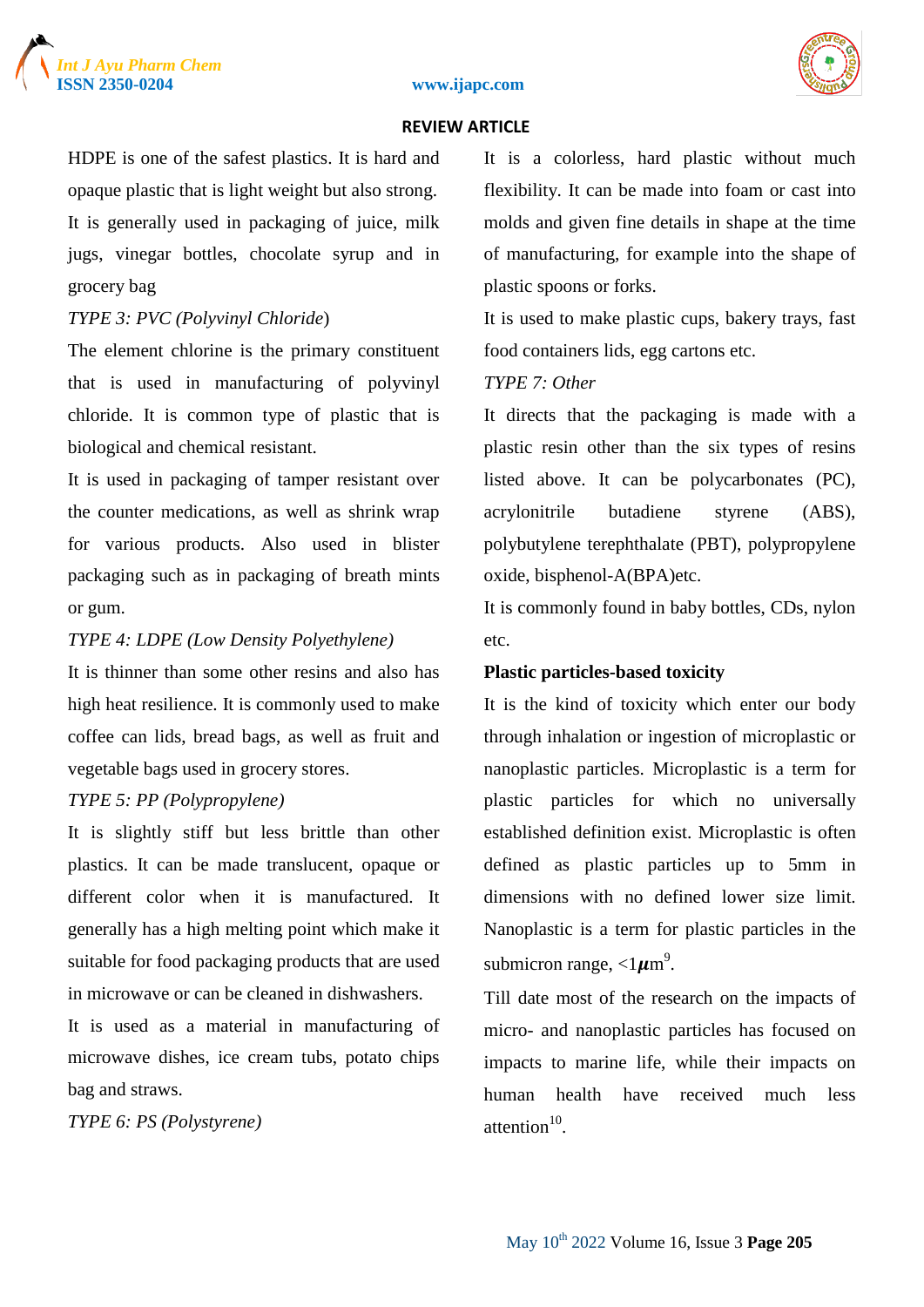





## **Table 1** "Types of Plastic Grading"

| <b>TYPE OF</b>   | <b>POLYMER</b>                     | <b>PRODUCTS</b>                                                                                                                                                              |
|------------------|------------------------------------|------------------------------------------------------------------------------------------------------------------------------------------------------------------------------|
| <b>GRADING</b>   | <b>NAME</b>                        |                                                                                                                                                                              |
| <b>SYMBOL</b>    |                                    |                                                                                                                                                                              |
| <b>PETE</b>      | Polyethylene<br>terephthalate      | Soft drink bottles, water bottles, sport drink bottles, vegetable oil<br>bottles, pickle jars, prepared food tray                                                            |
| HDPE             | High density<br>polyethylene       | Juice and milk jugs, vinegar bottles, chocolate syrup, shampoo<br>bottles,                                                                                                   |
| $\sum_{i=1}^{n}$ | Poly vinyl chloride                | Blister packaging like breath mints and gums, Flooring, drainage<br>pipes, window profiles, seals, tubes, records, baby products,<br>swim rings                              |
| LDPE             | Low density<br>polyethylene        | Plastic bags for dry-cleaning, newspapers, bread, frozen foods,<br>fresh produce and garbage                                                                                 |
| PP               | Polypropylene                      | Food packaging, electrical household appliances, automotive<br>parts, construction, garden furniture, artificial lawns, suitcase<br>shells, medical appliances, plastic bags |
|                  | Polystyrene                        | CD jewel cases, electric cable insulation, casings for electrical<br>appliances, yoghurt containers, packaging foils, thermal<br>insulation, insulating packaging material.  |
|                  | Polycarbonates,<br>Bisphenol A etc | Water bottles, baby bottles, tableware, and food storage<br>containers.                                                                                                      |

There is a promising data indicating the existence of micro and nano particles of plastic in the food we eat, air we breathe and water we drink, which definitely raise concern to human health. It can affect renal, cardiovascular, gastrointestinal, neurological, reproductive and respiratory systems; impacts include cancers, diabetes and developmental toxicity $11$ .

A new study published recently found out that half of blood samples contained traces of PET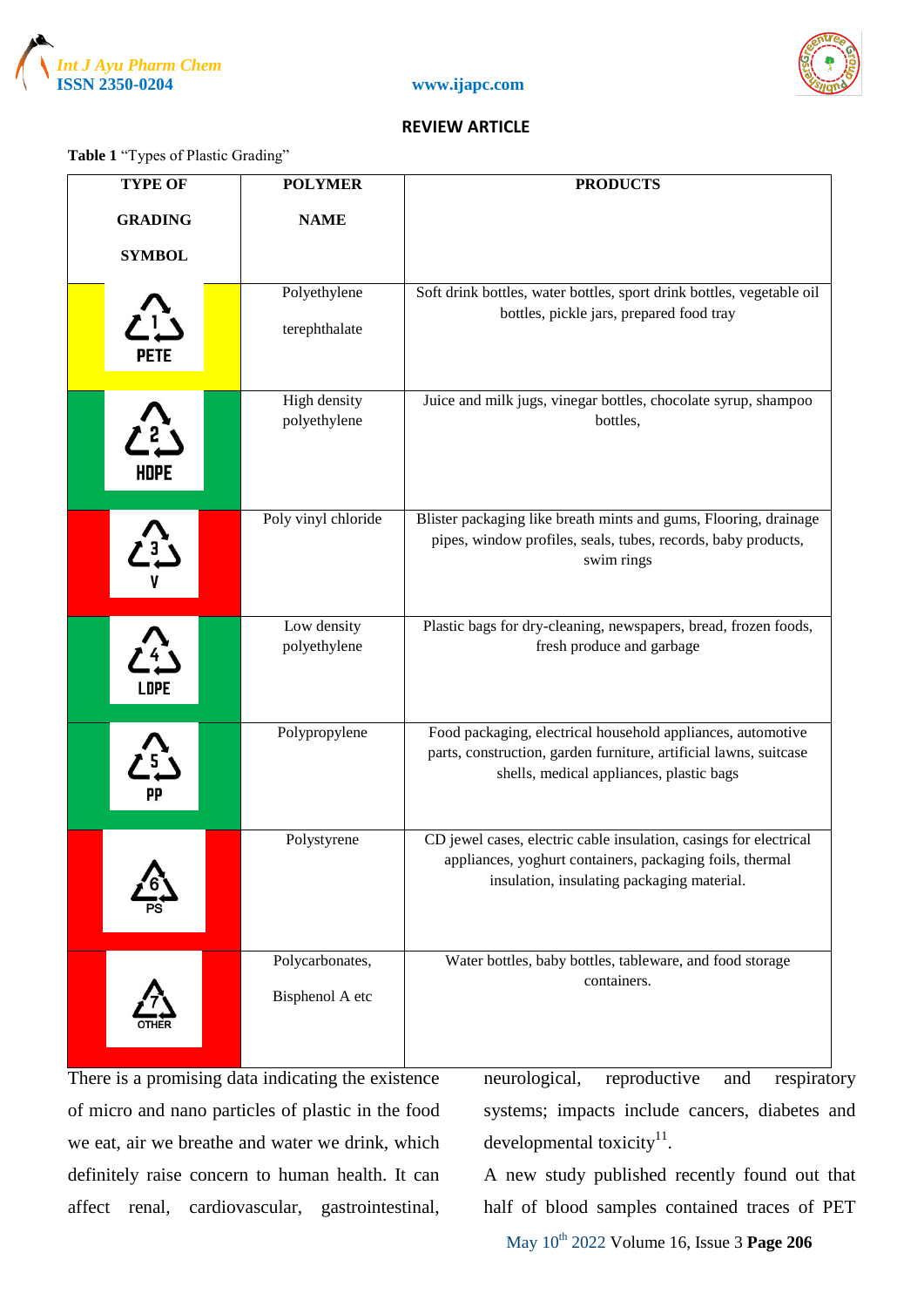





plastic which is commonly used in water bottles and Polystyrene, used in food packaging and other stuff. The research concluded the data that supports the hypothesis that human exposure to plastic particles results in absorption of particles into the bloodstreams $^{12}$ .

A similar study which was conducted with frequent use of tea bags concluded that a single plastic tea bag at brewing temperature  $(95^{\circ}C)$ releases approximately 11.6 billion nanoplastic into a single up of beverage which support the fact that tea bags are the composition of Nylon and Polyethylene terephthalate $^{13}$ .

Plasticenta a term given to evidence of microplastic in human placenta. This research sheds new light on the level of human exposure to microplastics. Due to crucial role of placenta in supporting the fetus and in acting as an interface between the latter and external environment, the presence of exogenous and potentially harmful particles is a matter of great concern 14 .

In a study, microplastics presence was revealed in human lung tissues obtained at autopsies. The most frequently determined polymer was polyethylene and polypropylene<sup>15</sup>.

All these researches are clear indication of plastic ingestion or inhalation on daily basis.

## **Plasticizers & chemical additives toxicity**

A wide array of chemicals additives are used in the manufacturing process to create a polymer, including initiators, catalysts, and solvents $^{16}$ . And plasticizers can be understanded as a part of chemical additives added to a synthetic resin to produce or promote plasticity, flexibility and to reduce brittleness e.g., bis(2-ethylhexyl) phthalate, glycerol, citrate, BPA, antimony, styrene etc. Most of used additives are not tightly bound to the polymer matrix, due to their low molecular weight, so they are easily leached out of the polymer $17$ .

## **Antimony**

Antimony is used as catalyst in the production of PET bottles. It is potential cancer- causing agent which can enter human body. If water is stored in the bottle for a longer time, the possibility of antimony discharge increases leading to dermatitis, irritation in respiratory tract, changes in ECG  $\&$  gastritis in humans<sup>18</sup>.

The available research suggests that the concentration of phthalates varies according to function of the contents of the bottle, with phthalates leaching into lower pH products such as soda and vinegar more readily than into bottled water<sup>19</sup>.

Temperature also influences, the leaching of phthalates & antimony from PET, with greater leaching at high temperature $^{20}$ .

## **Bisphenol A (BPA)**

It is a main element in the manufacturing of polycarbonate. It is found in many plastics and resins and in products ranging from infant bottles to water pipes. BPA has structure similarity with estrogen. The chemical often called as endocrine disruptor because of its ability to alter hormone activity $^{21}$ .

May 10th 2022 Volume 16, Issue 3 **Page 207** It is an antagonist of the thyroid hormone receptor and poses anti androgenic properties $^{22}$ .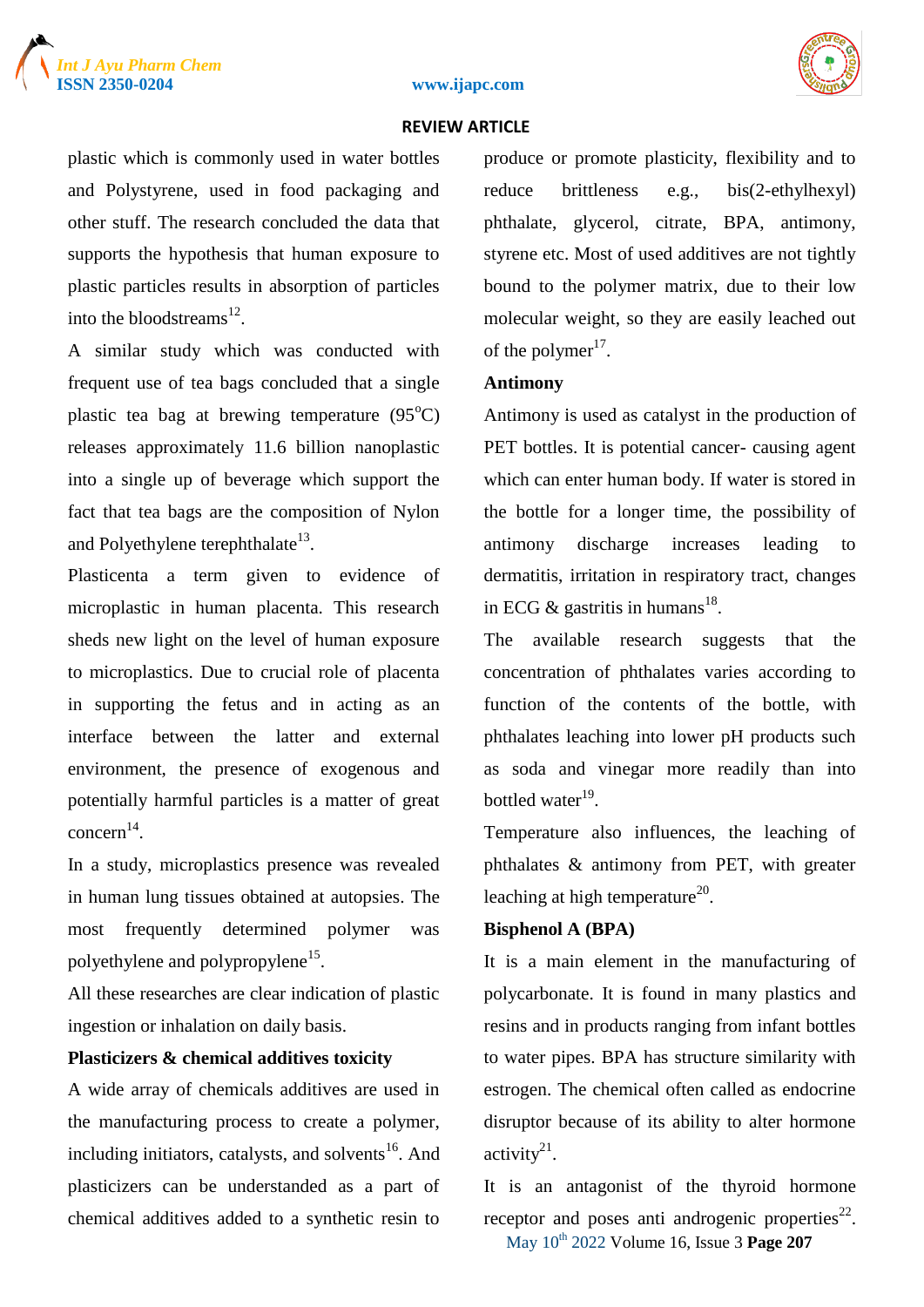





In an experiment study BPA was found which migrates from polycarbonate baby feeding bottles on an average value 19ng/ml to hot water at 70 degree celsius<sup>23</sup>. A study conducted on the impact of bisphenol A on children, it was found that gestational BPA exposure affects the behavioral and emotional regulation domains at 3 years of age, especially among girls<sup>24</sup>. There is a research study which has linked BPA to depression and anxiety among the boys<sup>25</sup>.

## **Phthalates**

Phthalates are added to plastics to increase its flexibility, transparency, durability & elasticity. They are added on the top sheet and outer sheet to provide the flexibility and elasticity to the disposable diapers so that it can easily stretch to provide comfort to the baby<sup>26</sup>. Researches have inferred that as diapers are in direct contact with the skin of babies for a longer period so there is a probability that significant amount of phthalates could be absorbed into the reproductive system through the  $\sin^{27}$ .

## **Preventive measures**

Use of plastic can never be wiped out completely, only some safety measures can rule out the entry of the plastic inside our body. And some points that we need to be aware of while using plastic.

1.To sum up, plastics in categories of TYPE 2, 4, 5 are generally consider safe. TYPE 1, 3, 6, 7 are not consider due the hazards it poses to human health and should be used with care, specifically around food and drinks.

2. We should use PET onetime only as it got a porous structure so we need strong cleaning products. These products can cause carcinogenic leach.

3. Avoiding baby bottles which does not mention BPA free.

4. Do not use PET bottles for storing of water. Copper or stainless steel should be considered to store water.

5. Use glass or ceramic bowls to heat food or drinks in the microwave.

6. Let food cool to room temperature before putting it into plastic storage containers.

Various actions have been taken by the Government in restricting the use of the plastic which may poses some hazard to human health:

FDA has amended its regulations to no longer provide for the use of BPA based polycarbonates resins in the baby bottles and Sippy cups in July  $2012^{28}$ .

FDA has amended its regulation to no longer provide for the use of BPA based epoxy resins as coatings in packaging for infant formula in July  $2013^{29}$ .

Bureau of Indian Standard has revised the standard for baby feeding bottles in 2015 as per IS14625:2015 & prohibited the use of BPA in baby feeding bottles $^{30}$ .

Indian Standard "GUIDELINES FOR RECYCLING OF PLASTIC" IS: 14534:1998 While marking the symbol 7, the respective basic raw material like ABS, PPO, PC, PBT, etc, and mixed shall be indicated below the symbol $3<sup>1</sup>$ .

In addition to the resin identification codes being indicated, the end product made out of recycled/reprocessed plastics, wherever possible,

May 10th 2022 Volume 16, Issue 3 **Page 208**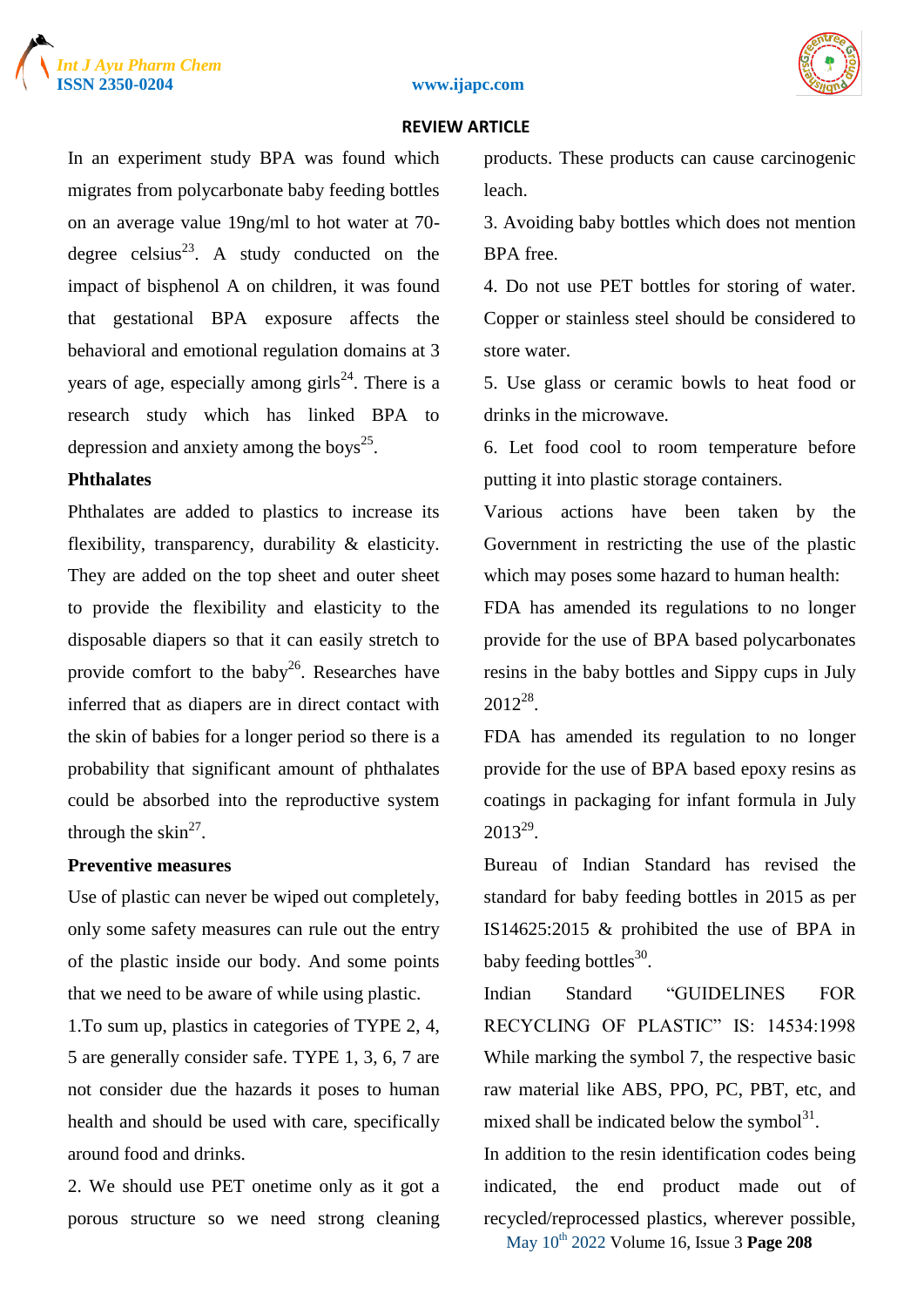



#### **ISSN 2350-0204 www.ijapc.com**

#### **REVIEW ARTICLE**

shall be marked with "Recycled indicating percentage of use of recycled material<sup>32</sup>. However, carry bags/containers made out of recycled plastics shall be labeled as "Not suitable for packing/storing/carrying food products<sup>33</sup>.

## **DISCUSSION**

It can be clearly seen that indeed plastic is toxic to us. Although it's not like those acute cases can be observed in daily life. But rather it might be concerned with chronic toxicity which is further an area to be explored.

Still a lot of research needs to be conducted to explore the health hazard of plastic in humans. Although Government of India has taken initiatives to implement single use of plastic from July 2022 which is mainly concern with the plastic waste management and keeping environment clean<sup>34</sup>. This may be an indirect way to stop plastic to enter in food chains. Indian Standard "GUIDELINES FOR RECYCLING OF PLASTIC" clearly states that while marking the grading symbol 7, respective basic raw material should be clearly indicated below the symbol but which is clearly not seen in many plastic products. People need to be aware of these minute details for better avoidance of plastic inside our body. Currently at present selectively few researches are their which shows the presence of microplastics in human blood, which further requires a lot of exploration of its affect in human<sup>35</sup>. A lot of findings are already there to establish the toxic effects of plastic in environment and marine animals, which clearly indicates the lack of awareness of plastic toxicity in human beings and why it hasn't been explored much. Plastic is not degraded easily in the environment and that"s why a huge pile of plastic waste can be observed. People dump plastic and burn plastic in the surroundings even being aware of the consequences they may face in the future due to indirect entry of plastic particles inside us and we don"t know yet how they can affect our cells cytotoxically. Studies presents the detection of microplastics in human lung tissue which further require cytotoxicity research to establish the fact that health consequences can be associated with microplastic inhalation. We really need to conclude the fate of microplastics inside our body. We need to know if somehow, they are capable of causing autoimmune diseases which is a major concern in present. A lot of thorough studies and research are required to prove these kinds of hypothesis.

#### **CONCLUSION**

Since its discovery plastic utilization in our everyday life has been ever increasing considerably than being declined. Now it is a matter of our awareness to take enough measures with its regular use. Its use in our lives can never be lowered to zero but to some adequate amount. It is known to cause endocrinal disrupt and affect every system of our body. Its effects are not present so widely and clearly which doesn"t mean that if it is not visible, does not deny the fact of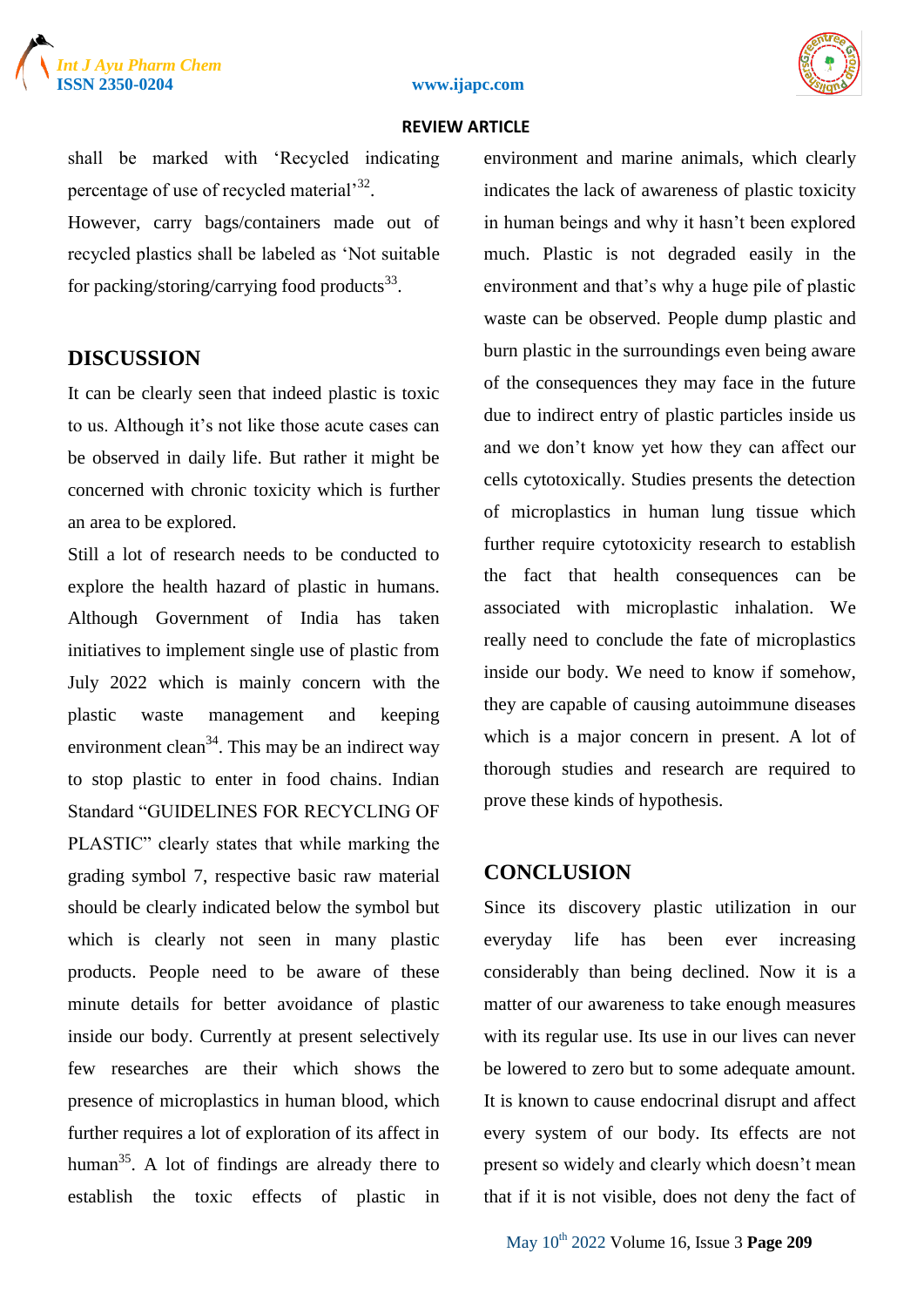





its existence. Current dataset provided by the research which supports the hypothesis that human exposure to plastic results in their absorption if particles into the bloodstream<sup>34</sup>. And if plastic particles are present in bloodstream, how they travel inside our body is still a subject of further research which is roughly postulated as microplastic may act as antigen for human immune system, chances are that they may attach themselves to immune cells. But as stated, it is still under research how they may act with immune system or if they get deposited inside our body. Till then nothing can be said clearly and simply is a part of hypothesis and learn to live cautiously with it.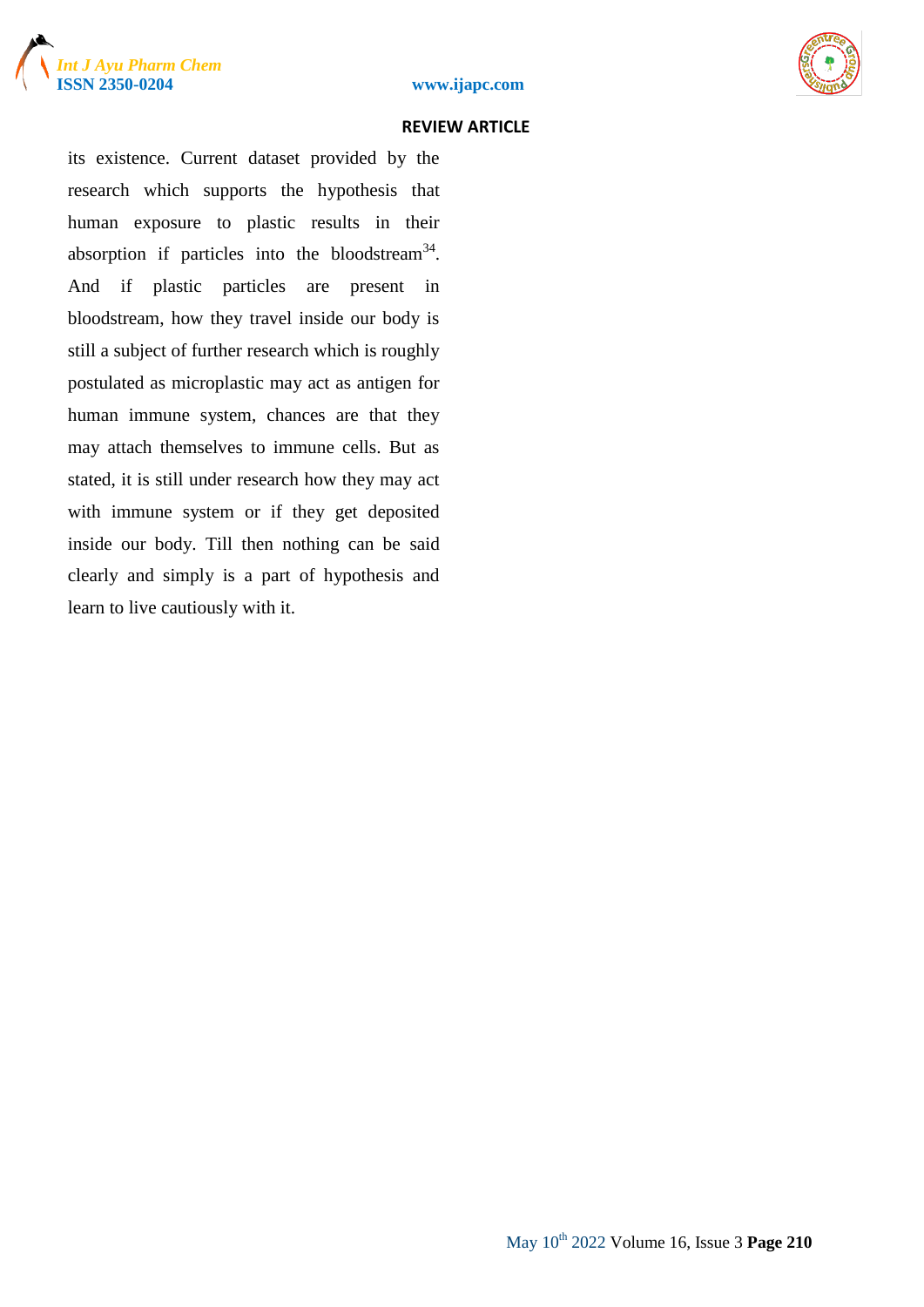

#### **ISSN 2350-0204 www.ijapc.com**



#### **REVIEW ARTICLE**

## **REFERENCES**

1. [https://en.wikipedia.org/wiki/Plastic](about:blank) 2.Rao NG. forensic toxicology  $(5<sup>th</sup>$ edn). House of research publication aid: manipal,1999. 3[.https://cdn.cseindia.org/attachments/0.5713930](about:blank) [0\\_1570431848\\_Factsheet1.pdf](about:blank) 4[.https://www.statista.com/statistics/1067510/ind](about:blank) [ia-performance-plastics-production-volume/](about:blank) 5,31,32,33. [https://law.resource.org/pub/in/bis/S11/is.14534.](about:blank) [1998.pdf](about:blank)

6,7,8. A., Satish & Naveeena, & Raj, Girish & Raj, Baldev. (2012). SUITABILITY OF PET BOTTLES FOR FOOD CONTACT APPLICATIONS.

9,35,36. Heather A. Leslie, Martin J.M. van Velzen, Sicco H. Brandsma, A. Dick Vethaak, Juan J. Garcia-Vallejo, Marja H. Lamoree, Discovery and quantification of plastic particle pollution in human blood, Environment International,2022,107199, ISSN 0160-4120, [https://doi.org/10.1016/j.envint.2022.107199.](about:blank)

10,11,16[.https://www.ciel.org/wp-](about:blank)

[content/uploads/2019/02/Plastic-and-Health-The-](about:blank)

[Hidden-Costs-of-a-Plastic-Planet-February-](about:blank)

#### [2019.pdf](about:blank)

12. Heather A. Leslie, Martin J.M. van Velzen, Sicco H. Brandsma, A. Dick Vethaak, Juan J. Garcia-Vallejo, Marja H. Lamoree, Discovery and quantification of plastic particle pollution in human blood, Environment International,2022,107199, ISSN 0160-4120, [https://doi.org/10.1016/j.envint.2022.107199](about:blank)

13.Plastic Teabags Release Billions of Microparticles and Nanoparticles into TeaLaura M. Hernandez, Elvis Genbo Xu, Hans C. E. Larsson, Rui Tahara, Vimal B. Maisuria, and Nathalie Tufenkji *Environmental Science & Technology* **2019** *53* (21),12300-12310

**https://**[doi.org/10.1021/acs.est.9b02540](about:blank)

14.Ragusa A, Svelato A, Santacroce C, Catalano P, Notarstefano V, Carnevali O, Papa F, Rongioletti MCA, Baiocco F, Draghi S, D'Amore E, Rinaldo D, Matta M, Giorgini E. Plasticenta: First evidence of microplastics in human placenta. Environ Int. 2021 Jan; 146:106274. [https://doi.org/10.1016/j.envint.2020.106274E](about:blank)pu b 2020 Dec 2. PMID: 33395930

15.Amato-Lourenço LF, Carvalho-Oliveira R, Júnior GR, Dos Santos Galvão L, Ando RA, Mauad T. Presence of airborne microplastics in human lung tissue. J Hazard Mater. 2021 Aug 15; 416:126124.

[https://doi.org/10.1016/j.jhazmat.2021.126124.](about:blank)E pub 2021 May 24. PMID: 34492918.

17.Thomas Roy Crompton, Additive Migration from Plastics into Foods: A Guide for Analytical Chemists (2007)

18.Dhaka, V., Singh, S., Anil, A.G. *et al.* Occurrence, toxicity and remediation of polyethylene terephthalate plastics. A review. *Environ Chem Lett* (2022). [https://doi.org/10.1007/s10311-021-01384-8](about:blank)

May 10th 2022 Volume 16, Issue 3 **Page 211** 19.Whitt M, Brown W, Danes JE, Vorst KL. Migration of heavy metals from recycled polyethylene terephthalate during storage and microwave heating. Journal of Plastic Film &